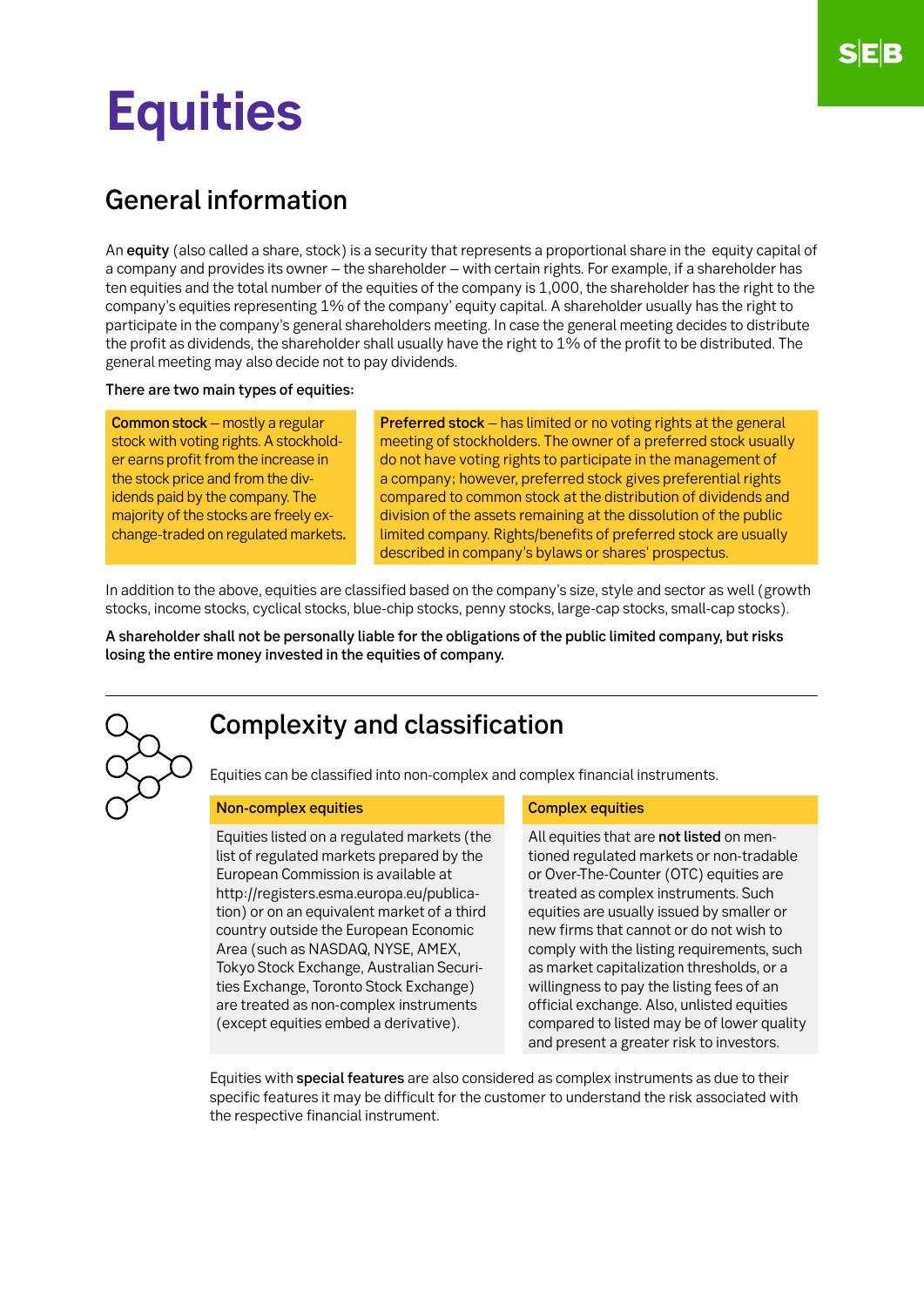Some other equities related instruments that are considered as complex:

#### Real estate investment trust (REIT)

REIT is a company that owns, operates, or finances income-generating real estate. Modeled after mutual funds, REITs pool the capital of numerous investors. This makes it possible for individual investors to earn dividends from real estate investments without having to buy, manage, or finance any properties themselves.

#### Royalty trust

Royalty trust is a type of corporation, mostly in the United States or Canada, usually involved in oil and gas production or mining. Royalty trusts lets investors receive income generated by energy-producing companies. Investors, who are known as unitholders, receive monthly cash distributions based on the royalties paid by the companies during the prior month. The cash flows from Royalty trusts are subject to the volatile commodities prices and unsteady production levels – uncertainties that present a certain degree of risk for investors.

### Limited partnership

Limited parthership is a partnership made up of two or more partners. The general partner oversees and runs the business while limited partners do not partake in managing the business. However, the general partner has unlimited liability for the debt, and any limited partners have limited liability up to the amount of their investment.

#### Depository receipts (DRs)

A depositary receipt is a negotiable certificate issued by a bank representing shares in a foreign company traded on a local stock exchange. The depositary receipt gives investors the opportunity to hold shares in the equity of foreign countries and gives them an alternative to trading on an international market. DRs are usually denominated in U.S. dollars, but can also be denominated in euros.

- ADRs In the United States, investors can gain access to foreign stocks via American depositary receipts (ADRs). ADRs are issued only by U.S. banks for foreign stocks and they are traded on a U.S. exchange.
- GDRs Global depository receipts (GDRs) work the same way as an ADRs only in reverse. A U.S. based company that wants its stock to be listed on some, for example, some European stock exchange can accomplish this via a GDR.



## Value

The benefits of investing in shares are potential capital gains from owning an asset that can grow in value over time and potential income from dividends.

The value of an equity reflects the value of a company, but not always – equities might be also over- or undervalued. There are many different valuation methods, such as earnings-, revenue- and cash-flow-based valuations (e.g. Price per earning (PE), Earning per share (EPS), Discounted cash flow (DCF)).

Historically the movements in the price of equities even during shorter periods of time have been rather remarkable compared to other assets. Equities prices may change in a very short amount of time and unexpectedly due to changes in supply or demand in the market. This is called stock volatility. Over a long period of time equities usually have performed better than some other assets like bonds. The more the price fluctuates, the higher the volatility.